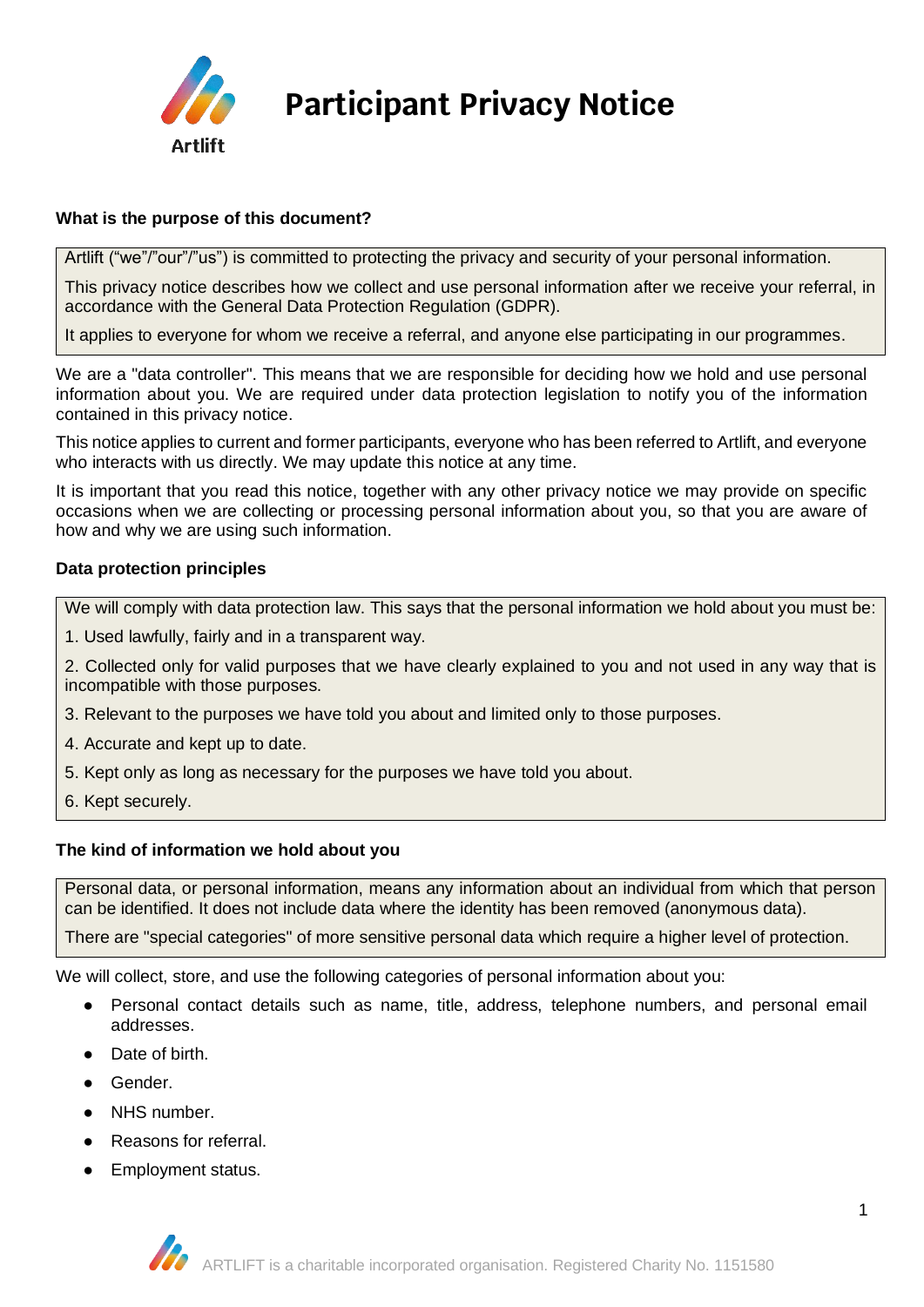We may also collect, store and use the following "special categories" of more sensitive personal information:

● Information about your health, including any medical condition disclosed by you or your referrer.

## **How is your personal information collected?**

We collect personal information about participants through the referral process, either directly from participants or from their referrers, and from direct contact. We may sometimes collect additional information from GP's if this information is absent from the referral form.

We may also collect personal information when you interact with us through third parties; this could be if you provide a donation through a third party such as The Big Give or one of the other third parties that we work with and provide your consent for your personal information to be shared with us.

## **How we will use information about you**

We will only use your personal information when the law allows us to. Most commonly, we will use your personal information in the following circumstances:

- 1. Where we need to perform the service we are providing for you.
- 2. Where we need to comply with a legal obligation.

3. Where it is necessary for our legitimate interests (or those of a third party) and your interests and fundamental rights do not override those interests.

We may also use your personal information in the following situations, which are likely to be rare:

- 1. Where we need to protect your interests (or someone else's interests).
- 2. Where it is needed in the public interest or for official purposes.

## **Situations in which we will use your personal information**

We need all the categories of information in the list above primarily to allow us to perform our role as a provider of arts on referral. In some cases we may use your personal information to pursue legitimate interests of our own or those of third parties, provided your interests and fundamental rights do not override those interests. The situations in which we will process your personal information are listed below.

- Contacting you via phone, email or letter upon receipt of your referral.
- Processing referrals in order to maintain accurate lists of participants who withdraw at first contact, or who cannot be contacted.
- Processing referrals in order to maintain accurate registers and waiting lists for each Artlift course.
- Sharing relevant categories of personal information with your Artlift artist so that they may contact participants on the register of their course.
- Contacting you by letter with a follow up questionnaire 6 months to a year after you complete your Artlift course.
- Contacting you by phone, email or letter to invite you to attend Artlift events and exhibitions.
- Contacting you by email to make you aware of other potential opportunities within or outside Artlift such as other courses you may be interested to progress onto, or job or traineeship opportunities
- To process your donations or other payments, to claim Gift Aid on your donations and verify any financial transactions.
- Providing and/or evaluating the effectiveness of the services.
- Updating you with important administrative messages about your course, your donation, or an event.
- Complying with the Charities (Protection and Social Investment) Act 2016 and following the recommendations of the official regulator of charities, the Charity Commission, which require us to identify and verify the identity of supporters who make major gifts so we can assess any risks associated with accepting their donations.

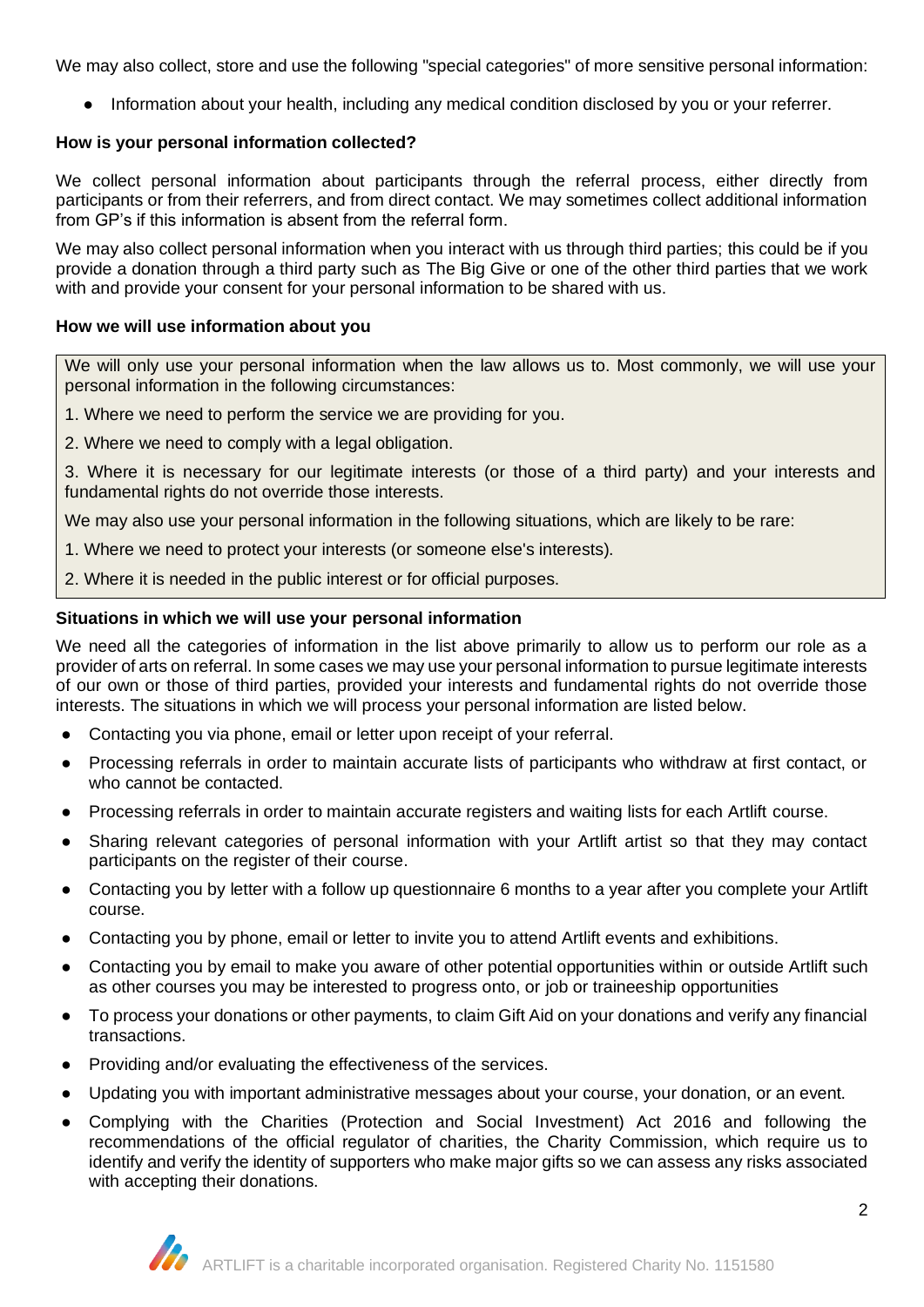Keeping a record of your relationship with us.

Some of the above grounds for processing will overlap and there may be several grounds which justify our use of your personal information.

# **Change of purpose**

We will only use your personal information for the purposes for which we collected it, unless we reasonably consider that we need to use it for another reason and that reason is compatible with the original purpose. If we need to use your personal information for an unrelated purpose, we will notify you and we will explain the legal basis which allows us to do so.

We will never sell or share your personal information with organisations so that they can contact you for any marketing activities.

## **How we use particularly sensitive personal information**

"Special categories" of particularly sensitive personal information require higher levels of protection. We need to have further justification for collecting, storing and using this type of personal information. We have in place an appropriate clause in our Data Protection policy document and safeguards which we are required by law to maintain when processing such data. We may process special categories of personal information in the following circumstances:

- 1. In limited circumstances, with your explicit written consent.
- 2. Where we need to carry out our legal obligations or exercise rights in connection with your attendance.
- 3. Where it is needed in the public interest, such as for equal opportunities monitoring

Less commonly, we may process this type of information where it is to protect your interests (or someone else's interests) and you are not capable of giving your consent, or where you have already made the information public.

We will use your particularly sensitive personal information in the following ways:

We will use information about your physical or mental health, or disability status, to ensure your health and safety during Artlift sessions, to assess your suitability to attend, to provide appropriate workspace adjustments, to inform our evaluation and for equal opportunities monitoring.

## **Data security**

We take looking after your information very seriously. We've put in place appropriate physical, technical and organisational measures to protect the personal information we have under our control, both on and off-line, from being accidentally lost, used or accessed in an unauthorised way, altered or disclosed.

In addition, we limit access to your personal information to those who have a strict need to know. They will only process your personal information on our instructions, and they are subject to a duty of confidentiality.

We have put in place procedures to deal with any suspected data security breach and will notify you and any applicable regulator of a suspected breach where we are legally required to do so.

## **Data retention**

## **How long will you use my information for?**

We will only retain your personal information for as long as necessary to fulfil the purposes we collected it for, including for the purposes of satisfying any legal, accounting, or reporting requirements.

In some circumstances we may anonymise your personal information so that it can no longer be associated with you, in which case we may use such information without further notice to you. Once we no longer require your personal information, we will securely destroy it in accordance with applicable laws and regulations normally after a period of seven years.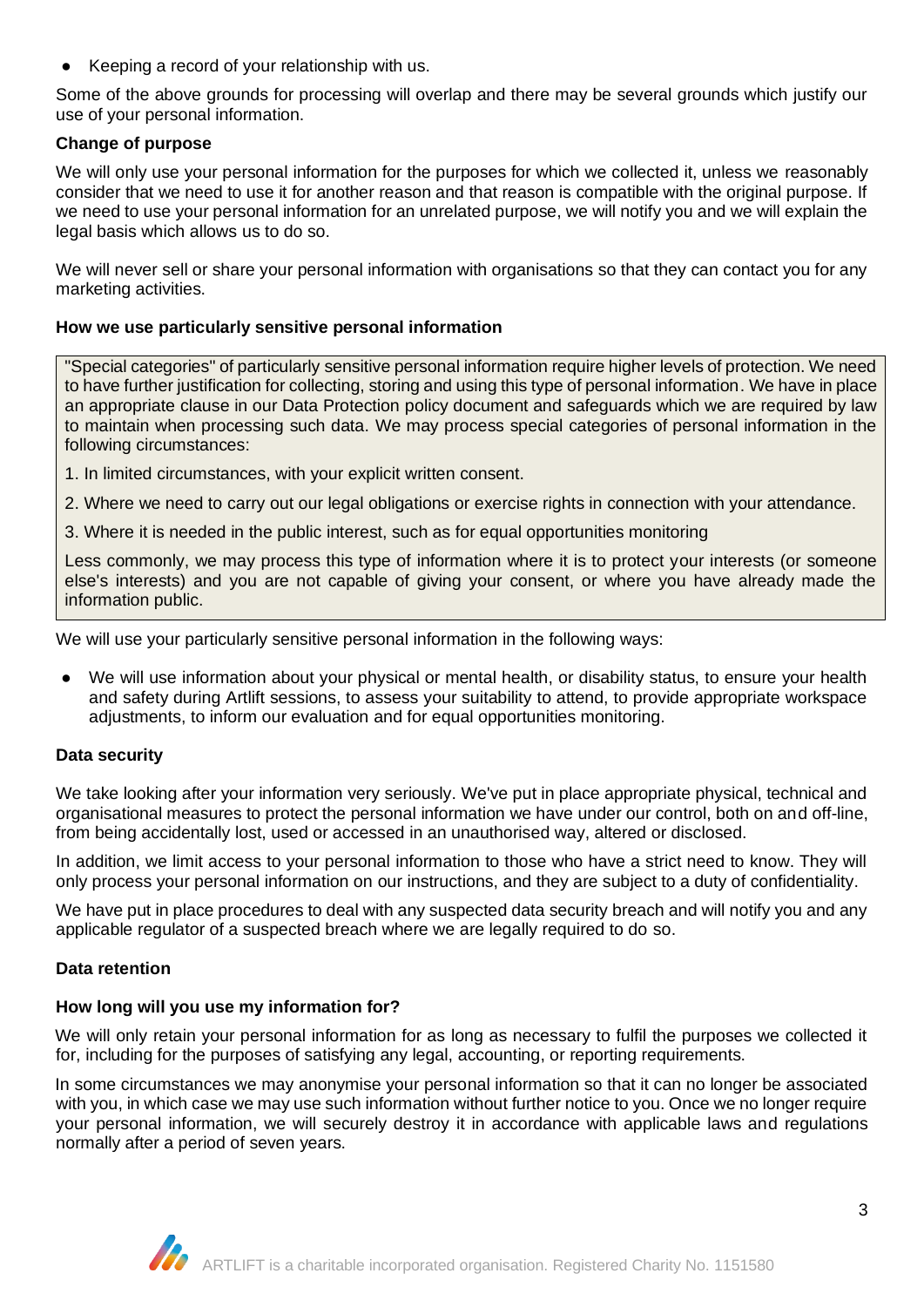## **Rights of access, correction, erasure, and restriction**

## **Your duty to inform us of changes**

It is important that the personal information we hold about you is accurate and current. Please keep us informed if your personal information changes during your working relationship with us.

#### **Your rights in connection with personal information**

Under certain circumstances, by law you have the right to:

- **Request access** to your personal information (commonly known as a "data subject access request"). This enables you to receive a copy of the personal information we hold about you and to check that we are lawfully processing it.
- **Request correction** of the personal information that we hold about you. This enables you to have any incomplete or inaccurate information we hold about you corrected.
- **Request erasure** of your personal information. This enables you to ask us to delete or remove personal information where there is no good reason for us continuing to process it. You also have the right to ask us to delete or remove your personal information where you have exercised your right to object to processing (see below).
- **Object to processing** of your personal information where we are relying on a legitimate interest (or those of a third party) and there is something about your particular situation which makes you want to object to processing on this ground. You also have the right to object where we are processing your personal information for direct marketing purposes.
- **Request the restriction of processing** of your personal information. This enables you to ask us to suspend the processing of personal information about you, for example if you want us to establish its accuracy or the reason for processing it.
- **Request the transfer** of your personal information to another party.

If you want to review, verify, correct or request erasure of your personal information, object to the processing of your personal data, or request that we transfer a copy of your personal information to another party, please contact Christopher Leigh in writing.

#### **No fee usually required**

You will not have to pay a fee to access your personal information (or to exercise any of the other rights). However, we may charge a reasonable fee if your request for access is clearly unfounded or excessive. Alternatively, we may refuse to comply with the request in such circumstances.

#### **What we may need from you**

We may need to request specific information from you to help us confirm your identity and ensure your right to access the information (or to exercise any of your other rights). This is another appropriate security measure to ensure that personal information is not disclosed to any person who has no right to receive it.

## **Right to withdraw consent**

In the limited circumstances where you may have provided your consent to the collection, processing and transfer of your personal information for a specific purpose, you have the right to withdraw your consent for that specific processing at any time. To withdraw your consent, please contact the Programme Coordinator. Once we have received notification that you have withdrawn your consent, we will no longer process your information for the purpose or purposes you originally agreed to, unless we have another legitimate basis for doing so in law.

## **The Right of Access – how to make a Subject Access Request**

Individuals can find out if we hold any personal information by making a 'subject access request' under the Data Protection Act 1998. If we do hold information about you we will: